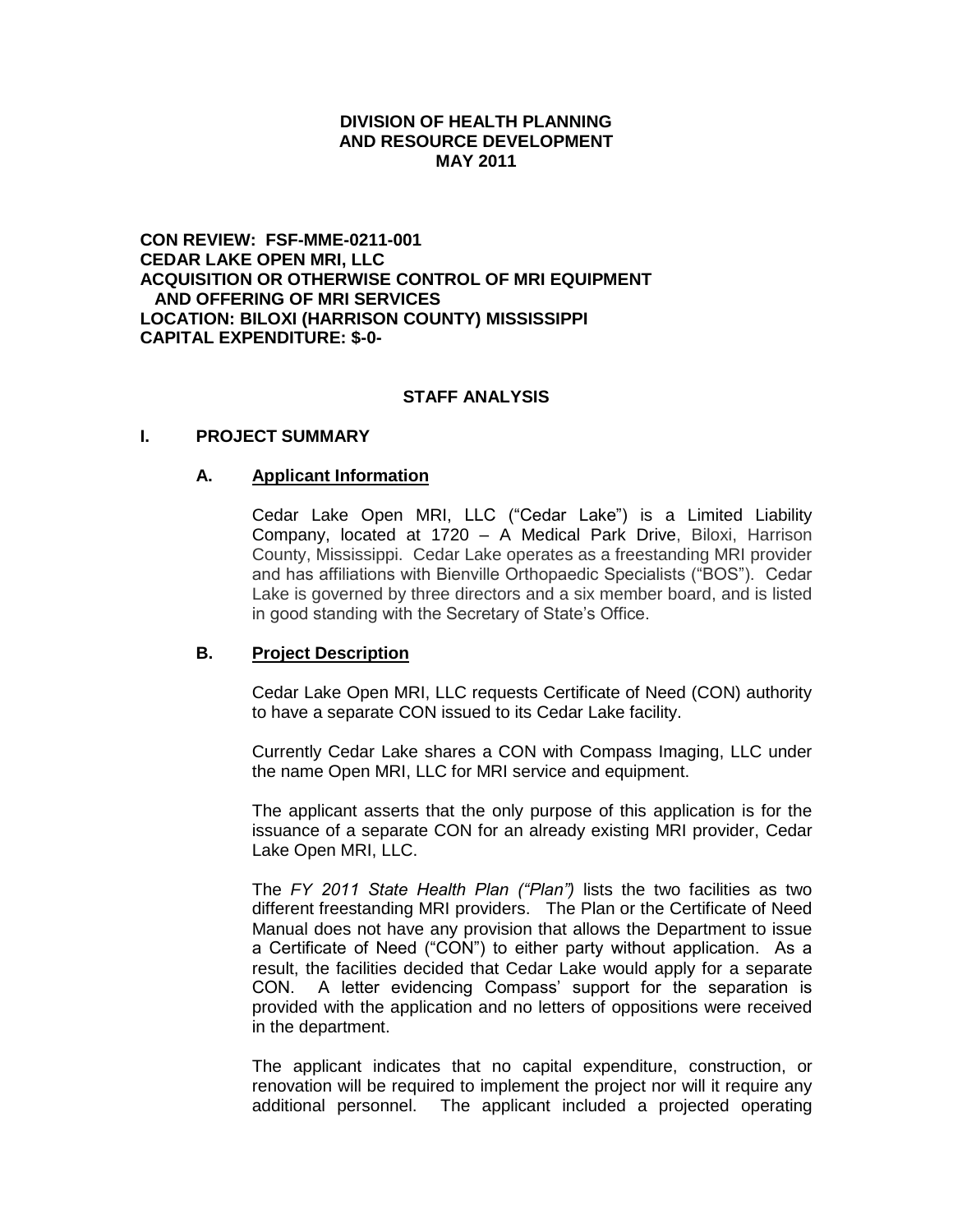statement for the first, second, and third years of operation (See Attachment 1).

The applicant currently provides MRI services; therefore, no site approval is required. However, the applicant note that the facility is in compliance with applicable regulations for said services.

## **II. TYPE OF REVIEW REQUIRED**

Projects which propose the establishment of MRI services are reviewed in accordance with Section 41-7-191, subparagraphs  $(1)(d)(xii)$ ,  $(f)$  and  $(i)$  of the Mississippi Code of 1972 Annotated, as amended, and duly adopted rules, procedures, plans, criteria, and standards of the Mississippi State Department of Health.

In accordance with Section 41-7-197 (2) of the Mississippi Code 1972 Annotated, as amended, any person may request a public hearing on this project within 20 days of publication of the staff analysis. The opportunity to request a hearing expires on June 6, 2011.

### **III. CONFORMANCE WITH THE STATE HEALTH PLAN AND OTHER ADOPTED CRITERIA AND STANDARDS**

## **A. State Health Plan (SHP)**

The *FY 2011 State Health Plan* contains criteria and standards which an applicant is required to meet before receiving Certificate of Need authority for acquisition or otherwise control of MRI equipment and for offering of MRI services. This application is in substantial compliance with applicable criteria and standards.

The acquisition or otherwise control of MRI equipment is reviewable if the equipment cost is in excess of \$1,500,000; if the equipment and/or service is relocated; and if the proposed provider of MRI services has not provided such services on a regular basis within the period of 12 months prior to the time such services would be offered.

Currently, Cedar Lake Open MRI, LLC provides MRI equipment and services utilizing a CON issued to Open MRI, Inc. for the provision of mobile MRI services. Open MRI, Inc. acquired two 1.5 T Signa Infinity fixed based open MRI units in 2002 at an estimated cost of \$1,499,208 each and was authorized to convert the Cedar Lake and Compass Imaging sites to fixed sites. In 2003, Open MRI, Inc. requested to transfer the two units to the host facilities. By letter dated August 14, 2003, Open MRI, Inc. was notified that a CON was required by each site prior to transfer. However, no CON application was submitted. Therefore, the two sites continued to operate under Open MRI, Inc.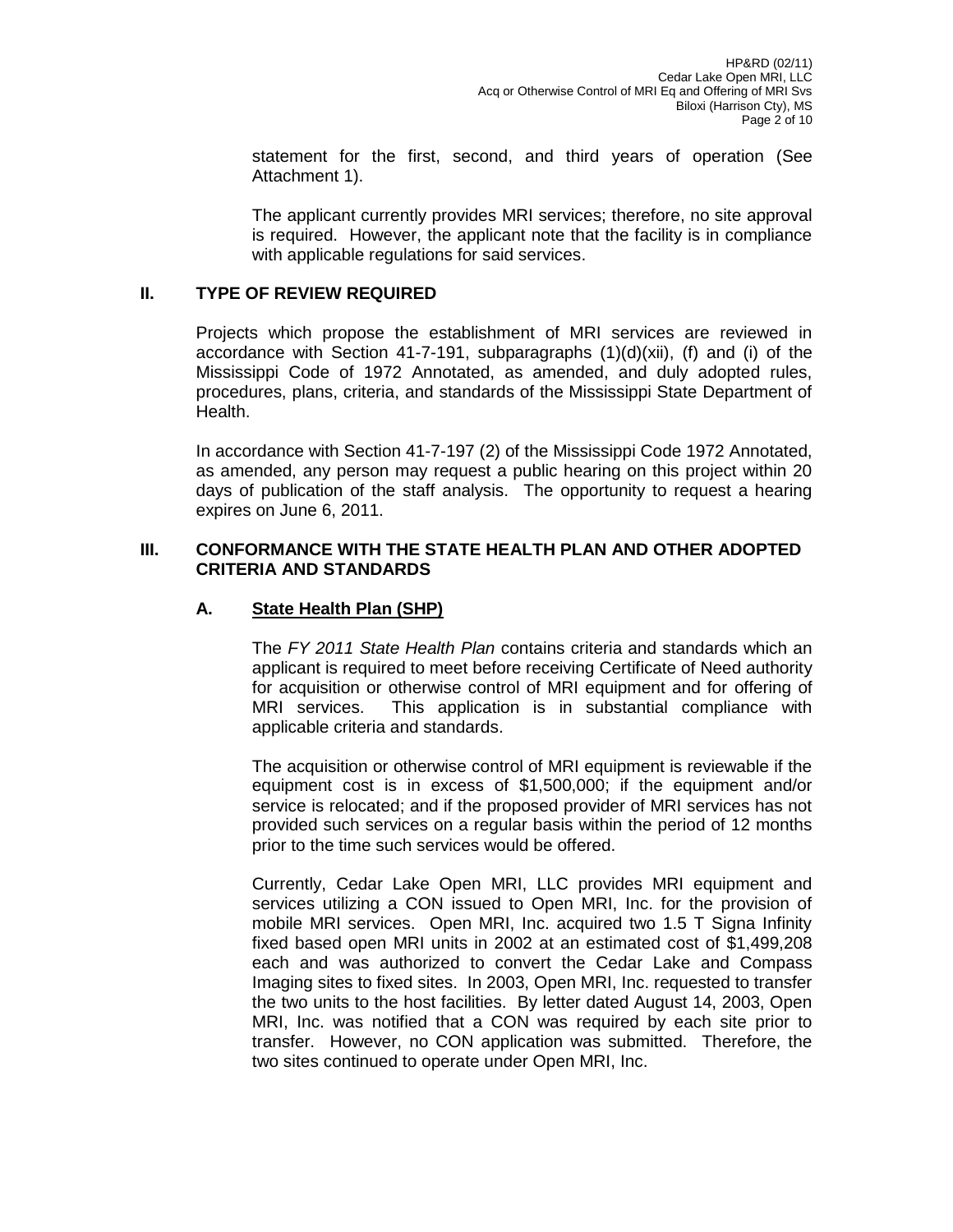## **SHP Criterion 1 – Need**

An entity desiring to offer MRI services must document that the equipment shall perform a minimum of 2,700 procedures by the end of the second year of operation, according to the *FY 2010 State Health Plan.* The *State Health Plan* provides, however, that: "If the MRI unit in question is presently utilized by more than one provider of MRI services, the actual number of procedures performed by them during the most recent 12-month period may be used instead of the formula projections". In addition, the *State Health Plan* requires that if a particular MRI unit is utilized by more than one provider of MRI services, all existing or proposed providers of MRI services must jointly meet the required service volume of 2,700 procedures annually by the end of the second year of operation.

The applicant indicates that the proposed project is to seek approval for a separate CON for an existing freestanding MRI provider which shares a CON with Compass under the name Open MRI, LLC.

According to the *Plan*, Open MRI-Cedar Lake performed a total of 3,936 procedures in 2008 and 2,980 in 2009, and Open MRI – Compass Site performed 4,681 in 2008 and 4,634 in 2009. Both facilities exceeded the required minimum 2,700 procedures that is required by this criterion.

The *State Health Plan* allows for applicants of non-hospital based facilities to submit affidavits from referring physicians. MRI procedures projected in affidavits shall be based on actual MRI procedures referred during the year. This application is for MRI services at an existing freestanding MRI facility and only seeks to have a separate CON issued to Cedar Lake.

The applicant makes the following projections of MRI procedures to be performed during the first and second years of operation:

| Year 1 | Year 2 |
|--------|--------|
| 2,788  | 2,872  |

In addition, the applicant must demonstrate that all existing units within its defined service area have performed an average of 1,700 procedures for the most recent 12-month period. According to the FY 2011 Sate Health Plan, there were 16 FTE units operating in General Hospital Service Area 9 during 2009, for an average of 2,319 procedures per unit (See the following table).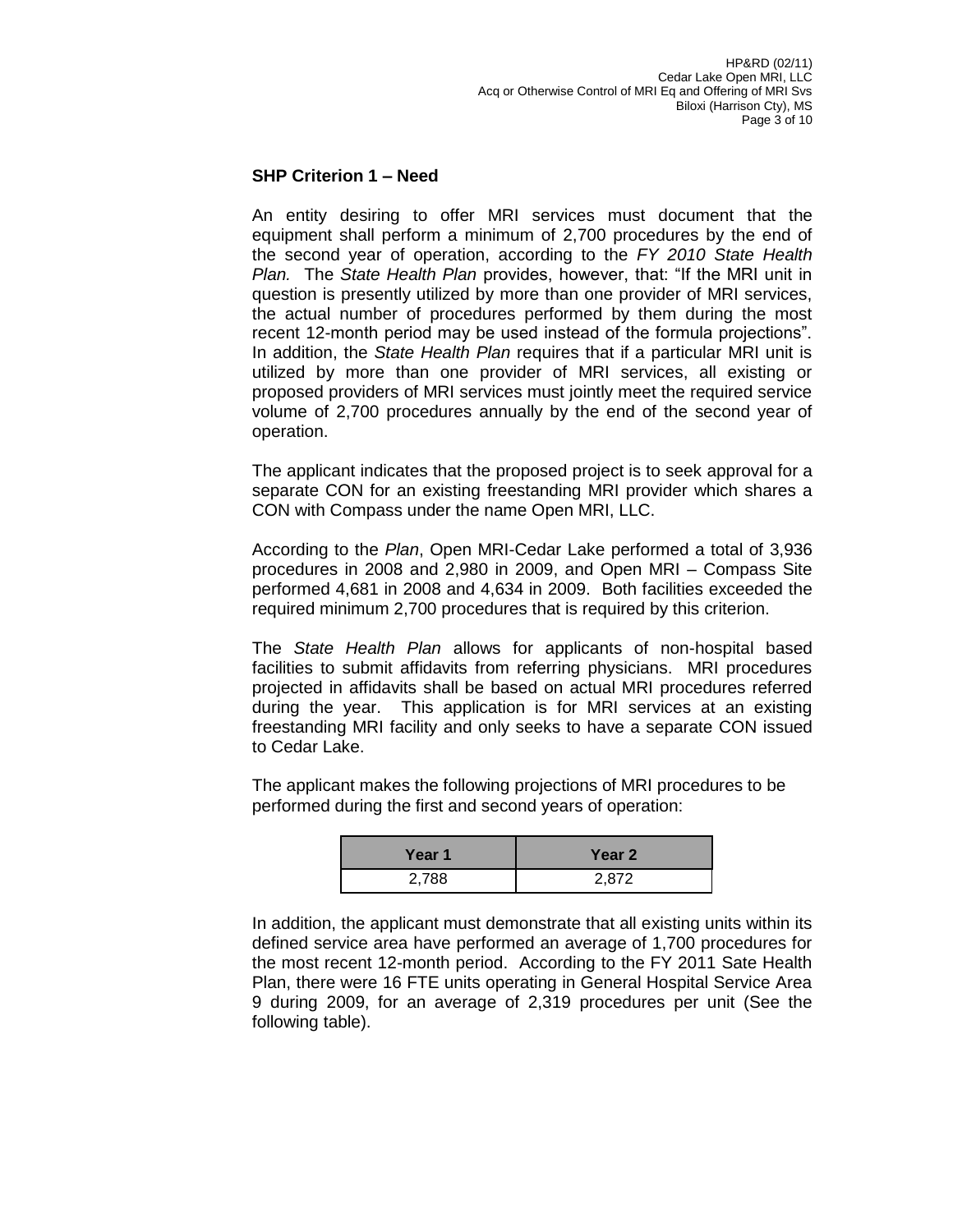### General Hospital Service Area 9 Location and Number of MRI Procedures *FY 2011 State Health Plan*

| <b>Facility Name</b>                                                  | Location/Type<br>of Equipment | Day(s)    | # of Hours     | 2008 No. of<br><b>Procedures</b><br><b>Performed</b> | 2009 No. of<br><b>Procedures</b><br><b>Performed</b> | <b>FTE Unit</b><br>2009 |
|-----------------------------------------------------------------------|-------------------------------|-----------|----------------|------------------------------------------------------|------------------------------------------------------|-------------------------|
| <b>Biloxi</b><br>Regional<br><b>Medical Center</b>                    | Harrison/F                    | Sun-Sat   | $50+$ hrs      | 5,301                                                | 4.951                                                | 1.00                    |
| County<br>Coastal<br><b>Imaging Services</b>                          | Harrison/F                    | Mon & Fri | 45 hrs         | 1,515                                                | 1,730                                                | 1.00                    |
| Park<br>Garden<br><b>Medical Center</b>                               | Harrison/F                    | Mon-Fri   | 60 hrs         | 2,333                                                | 2,290                                                | 1.00                    |
| County<br>George<br>Hospital                                          | George/F                      | $Mon-Fri$ | 40 hrs         | 807                                                  | 747                                                  | 1.00                    |
| Medical<br>Hancock<br>Center                                          | Hancock/F                     | Mon - Fri | 40 hrs         | 1,309                                                | 1,348                                                | 1.00                    |
| Highland<br>Community<br>Hospital                                     | Pearl River/M                 | Mon & Fri | 40 hrs         | 1,017                                                | 1,131                                                | 1.00                    |
| Memorial<br>Hospital<br>at Gulfport                                   | Harrison/F(2)                 | Mon-Fri   | <b>150 hrs</b> | 5,424                                                | 6,024                                                | 2.00                    |
| Springs<br>Ocean<br>Hospital                                          | Jackson/F(2)                  | Mon-Fri   | 130 hrs        | 4,112                                                | 3,860                                                | 2.00                    |
| Open MRI - Cedar<br>Lake                                              | Harrison/F                    | Mon-Fri   | 45 hrs         | 3.936                                                | 2.980                                                | 1.00                    |
| <b>MRI</b><br>Open<br>$\overline{\phantom{0}}$<br><b>Compass Site</b> | Harrison/F                    | Mon - Fri | 70 hrs         | 4,681                                                | 4,634                                                | 1.00                    |
| d/b/a<br>OMRI. Inc.<br>Open MRI                                       | Jackson/M(2)                  | $Mon-Fri$ | 80 hrs         | 1,992                                                | 2,610                                                | 2.00                    |
| River<br>Singing<br>Hospital                                          | Jackson/F(1)/M(1)             | Mon - Fri | $98+$ hrs      | 4,556                                                | 4,798                                                | 2.00                    |
| <b>Total</b>                                                          |                               |           |                | 36,983                                               | 37,103                                               | 16.00                   |
| Average<br>Procedures/<br><b>MRIFTE</b>                               |                               |           |                | 2,311                                                | 2,319                                                |                         |

~Source: 2010 State Health Plan F – Fixed M – Mobile FTE – Full-time equivalent

### **SHP Criterion 2 – Quality Assurances**

The applicant certifies that no new equipment will be acquired and that the existing equipment is FDA approved. The equipment will be operated by qualified personnel and that there are no fixed/minimum volume requirement for the equipment.

### **SHP Criterion 3 – Information Recording/Maintenance**

The applicant confirms that data listed in this criterion will be kept and made available to the Mississippi Department of Health within 15 business days of request.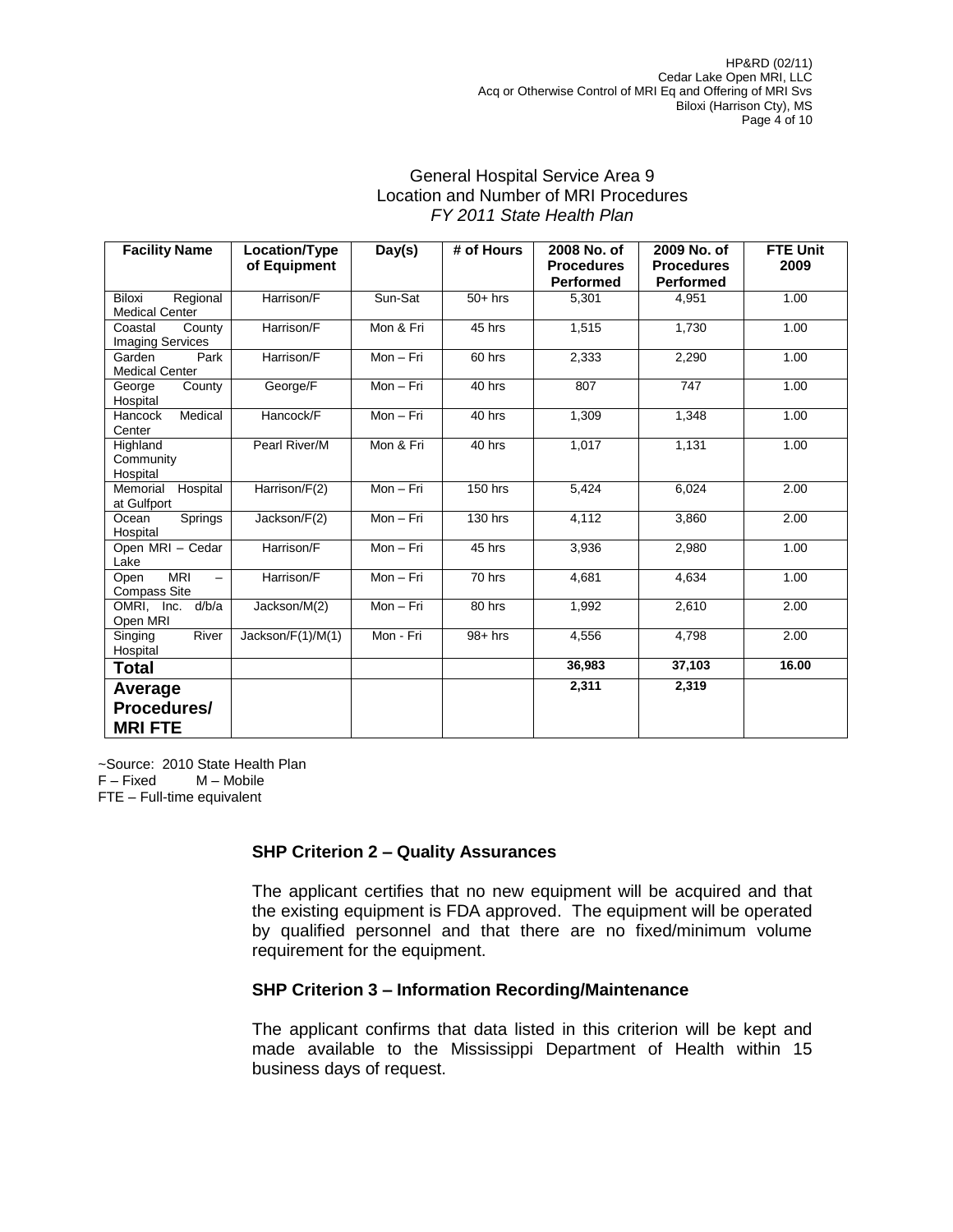# **SHP Criterion 4 – Registration**

Cedar Lake currently owns MRI equipment and was formed with the Secretary of State on March 28, 2001, as a limited liability company authorized to do business in Mississippi.

## **SHP Criterion 5 – CON Approval**

The applicant currently shares a CON with Compass Imaging, LLC under the name Open MRI LLC. The applicant now requests CON approval by submission of this application for a CON to solely operate its MRI equipment and provide MRI services.

### **Criteria and Standards for the Offering of Fixed or Mobile MRI Services**

## **SHP Criterion 1 – Need**

The applicant projects to perform 2,788, 2,872, and 2,950 procedures the first, second, and third year of operation, respectively. These projections meet and exceed the minimum requirement of 2,700 procedures required per year.

### **SHP Criterion 2 - Documentation of Diagnostic Imaging Modalities**

The applicant currently provides MRI services through Open MRI, LLC. Additionally, radiology services are available at Compass Imaging and several area hospitals where Cedar Lakes' members hold staff privileges, including Biloxi Regional Medical Center, Ocean Springs Hospital, Garden Park Medical Center, and Memorial Hospital.

### **SHP Criterion 3 – Accessibility**

The applicant certifies that Cedar Lake Open MRI does not have policies or procedures that would exclude patients because of race, color, age, sex, ethnicity, or ability to pay.

### **SHP Criterion 4 - Staffing**

According to the applicant, Dr. Shaun McKee serves as the medical director for Cedar Lake Open MRI and there are two full-time MRI technicians on staff that meet this criterion.

### **SHP Criterion 5 – Research Staffing**

The applicant indicates that the MRI will not be used for experimental procedures; therefore, this criterion is not applicable.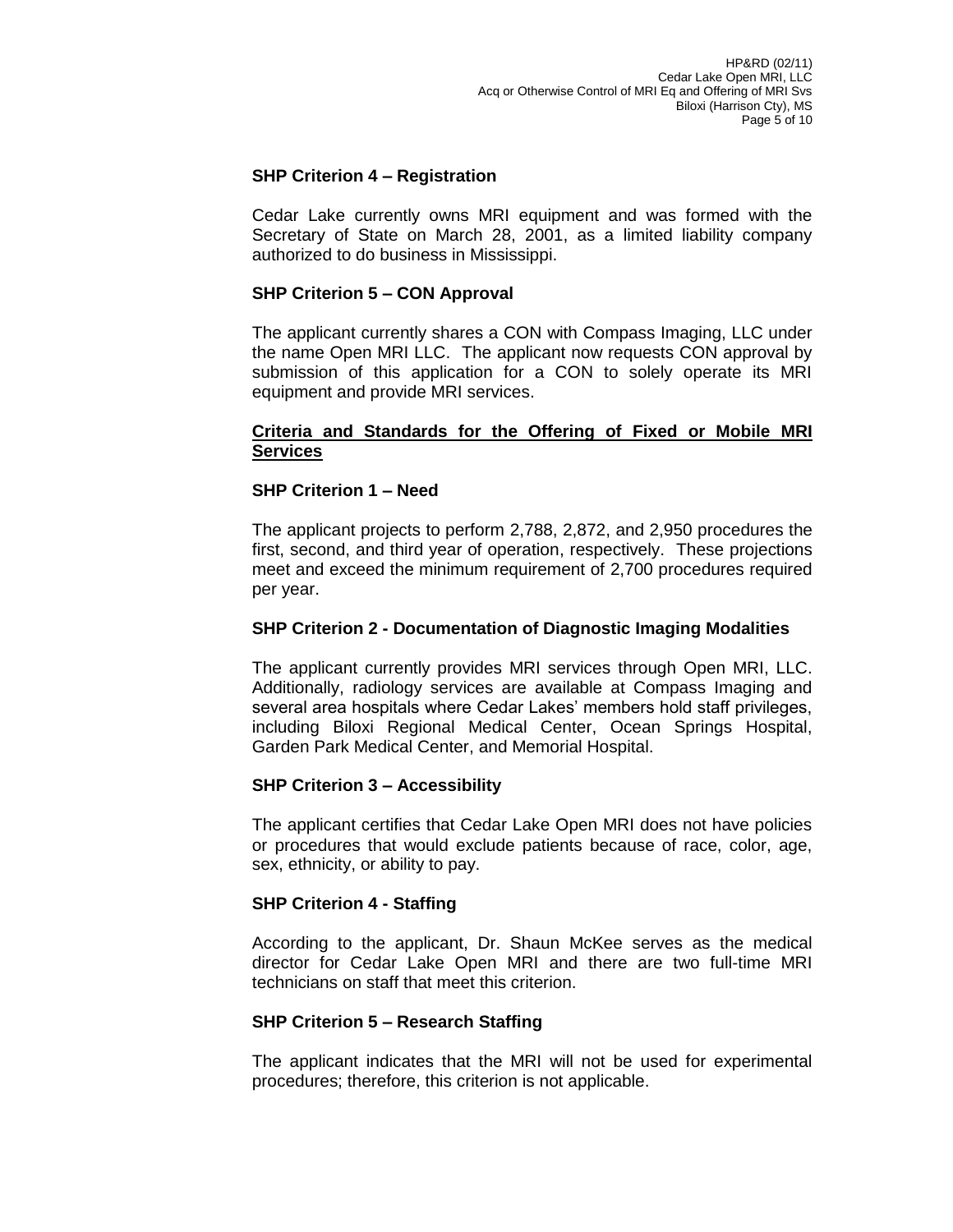## **SHP Criterion 6 – Data Requirement**

The applicant assures that: the data requirements listed for this criterion will be met; it will record and maintain, at a minimum, the information required in this criterion regarding charity care, care to the medically indigent, and Medicaid populations; and will make the required information available to the Mississippi State Department of Health within 15 days of the request.

# **SHP Criterion 7 – CON Approval**

As stated previously, the applicant currently shares a CON with Compass Imaging, LLC under the name Open MRI LLC. The applicant now requests CON approval by submission of this application for a CON to solely operate its MRI equipment and provide MRI services.

# **B. General Review (GR) Criteria**

Chapter 8 of the *Mississippi Certificate of Need Review Manual, revised May 1, 2010,* addresses general criteria by which all CON applications are reviewed. This application is in substantial compliance with general review criteria contained in the Manual.

# **GR Criterion 1 – State Health Plan**

The application was reviewed for compliance with the *FY 2011 State Health Plan* as previously discussed.

# **GR Criterion 2 – Long Range Plan**

The applicant states that its long term goal is to acquire a CON for the MRI equipment and services which will not result in the addition of a new MRI provider or equipment in the service area.

# **GR Criterion 3 – Availability of Alternatives**

The applicant contends that filing this application was the only option to separate the CON.

# **GR Criterion 4 – Economic Viability**

The applicant contends that there will be no changes to the charges as a result of this project and does not anticipate any impact on utilization nor cost of health care in the area as no new provider or equipment will result from this project. Also, the applicant does not expect any changes in revenues and expenses as a result of this project.

Staff concluded that the proposed project will be economically viable by the third year of operation.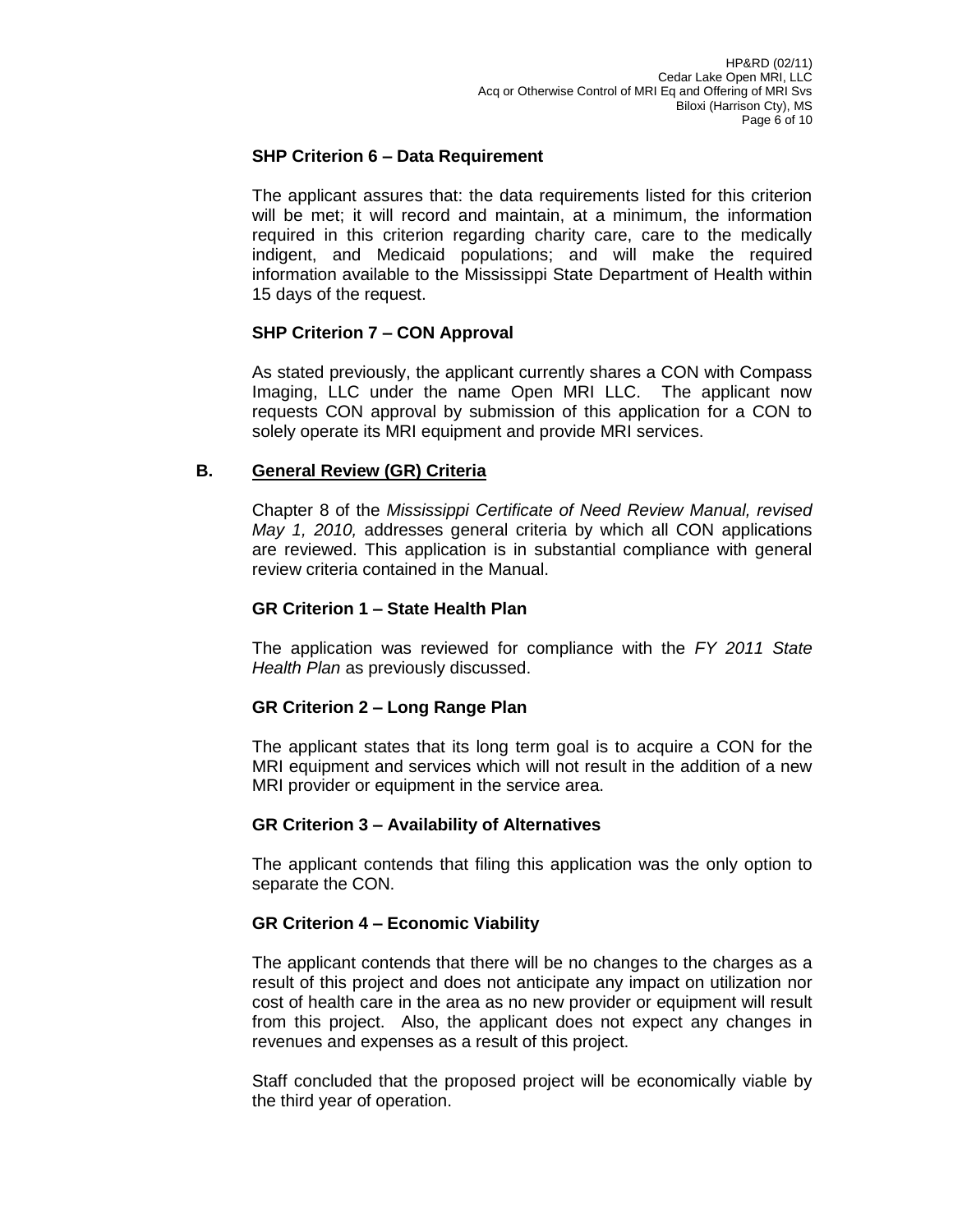# **GR Criterion 5 – Need for Project**

The applicant submits that no changes will be made to the population served nor do they expect any changes in utilization at either its facility or other providers as a result of this project as they currently provide the service.

The application contains five letters of support for the proposed project with one being from its affiliate Compass Imaging.

The Department did not receive any letters of opposition concerning the proposed project.

### **GR Criterion 6 – Access to the Facility or Service**

The applicant affirms that all residents of the health planning service area, hospital service area, and patient service area, including Medicaid recipients, charity/medically indigent patients, racial and ethnic minorities, women, handicapped persons, and the elderly currently has access to the services.

### **GR Criterion 7 – Information Requirement**

The applicant affirms that it will record and maintain the information required by this criterion and make it available to the Mississippi State Department of Health within 15 business days of proper request.

### **GR Criterion 8 – Relationship to Existing Health Care System**

The applicant submits that there are twelve (12) MRI providers in the service area with six (6) of them in Harrison County. However, the applicant believes this project will not have any impact on existing providers since Cedar Lake is currently providing MRI services.

The Department has not received any letters of opposition for the proposed project.

### **GR Criterion 9 - Availability of Resources**

The applicant documents that this service is currently operating and no new personnel will be required, the facility is accurately staffed, and the applicant has experienced low turnover.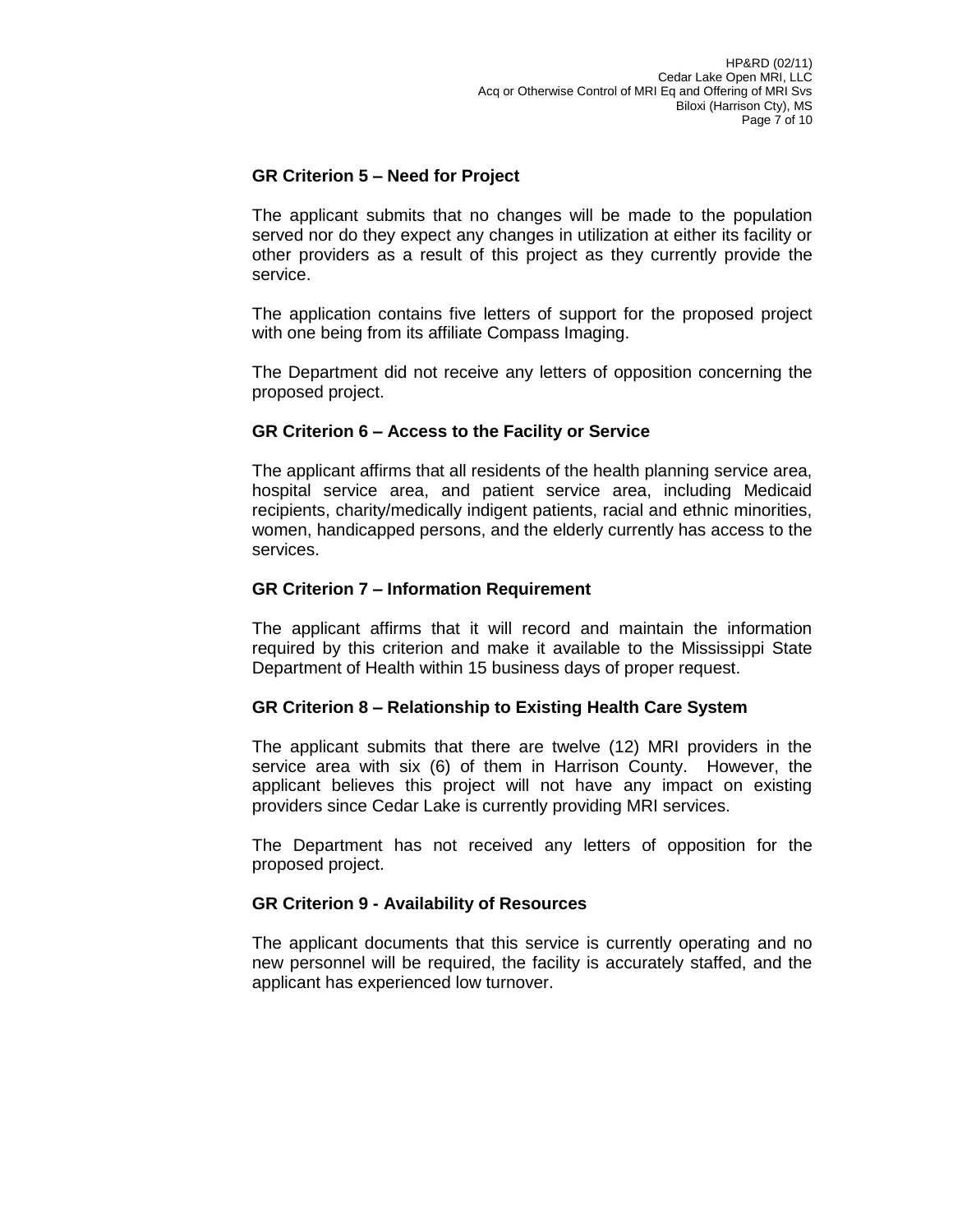# **GR Criterion 16– Quality of Care**

The applicant states that Cedar Lake Open MRI is currently in the process of completing the American College of Radiology MRI Accreditation Program and there will be no change in the quality of care as a result of this project.

## **IV. FINANCIAL ANALYSIS**

## **A. Capital Expenditure Summary**

The applicant indicates that no capital expenditure is associated with this project.

# **B. Method of Financing**

This project requires no financing.

## **C. Effect on Operating Costs**

With regard to this project, the applicant's projected Operating Statement for Cedar Lake for the first three years of operation is listed as Attachment 1.

The applicant projects 2,788 MRI procedures will be performed the first year, 2,872 the second year, and 2,950 MRI procedures the third year of operation. The cost for the first year is \$481, the second year \$471, and \$463 the third year, and the charge per scan will be \$1,577 for the first and second year and \$1,582 the third year.

### **D. Cost to Medicaid/Medicare**

The cost of the project to third party payors is as follows (based on gross patient revenue):

| <b>Patient Mix by</b><br>Payor | <b>Utilization Percentage</b> | <b>First Year Cost</b> |
|--------------------------------|-------------------------------|------------------------|
| <b>Medicare</b>                | 16%                           | \$698,958              |
| <b>Other</b>                   | 14%                           | \$612,143              |
| <b>Commercial</b>              | 68%                           | \$3,000,854            |
| <b>Self Pay</b>                | <u>2%</u>                     |                        |
| Total                          | 100%                          | \$4,397,651            |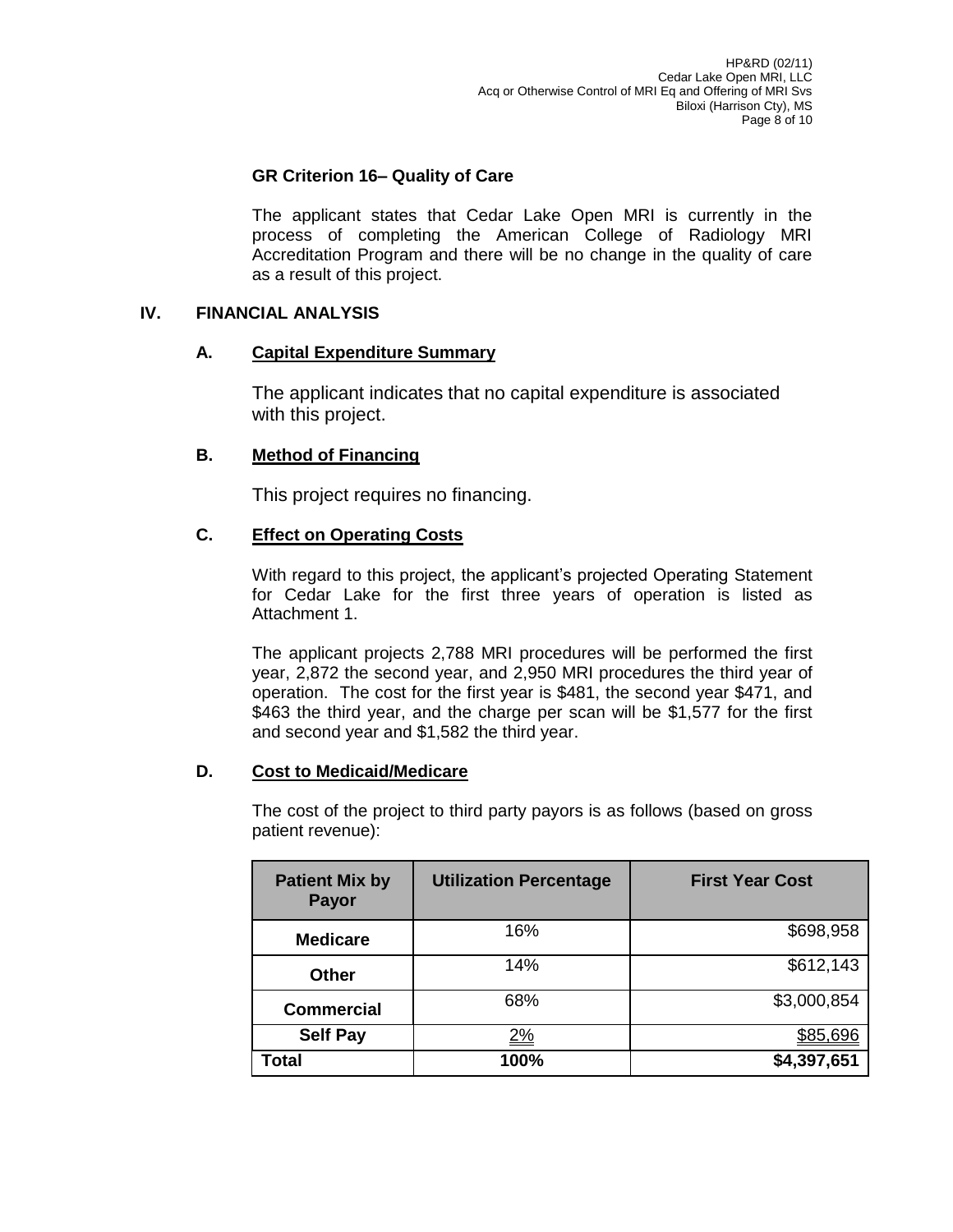# **V. RECOMMENDATION OF OTHER AFFECTED AGENCIES**

The Division of Medicaid was provided a copy of this application for comment; however, no comments were received prior to posting of the staff analysis.

## **VI. CONCLUSION AND RECOMMENDATION**

This project is in compliance with the criteria and standards for the offering of fixed or mobile MRI services as contained in the *FY 2011 Mississippi State Health Plan;* Chapter 8 of the *Mississippi Certificate of Need Review Manual, 2010 revision;* and all adopted rules, procedures, and plans of the Mississippi State Department of Health.

The Division of Health Planning and Resource Development recommends approval of the application submitted by Cedar Lake Open MRI, LLC for the acquisition or otherwise control of MRI equipment and offering of MRI services.